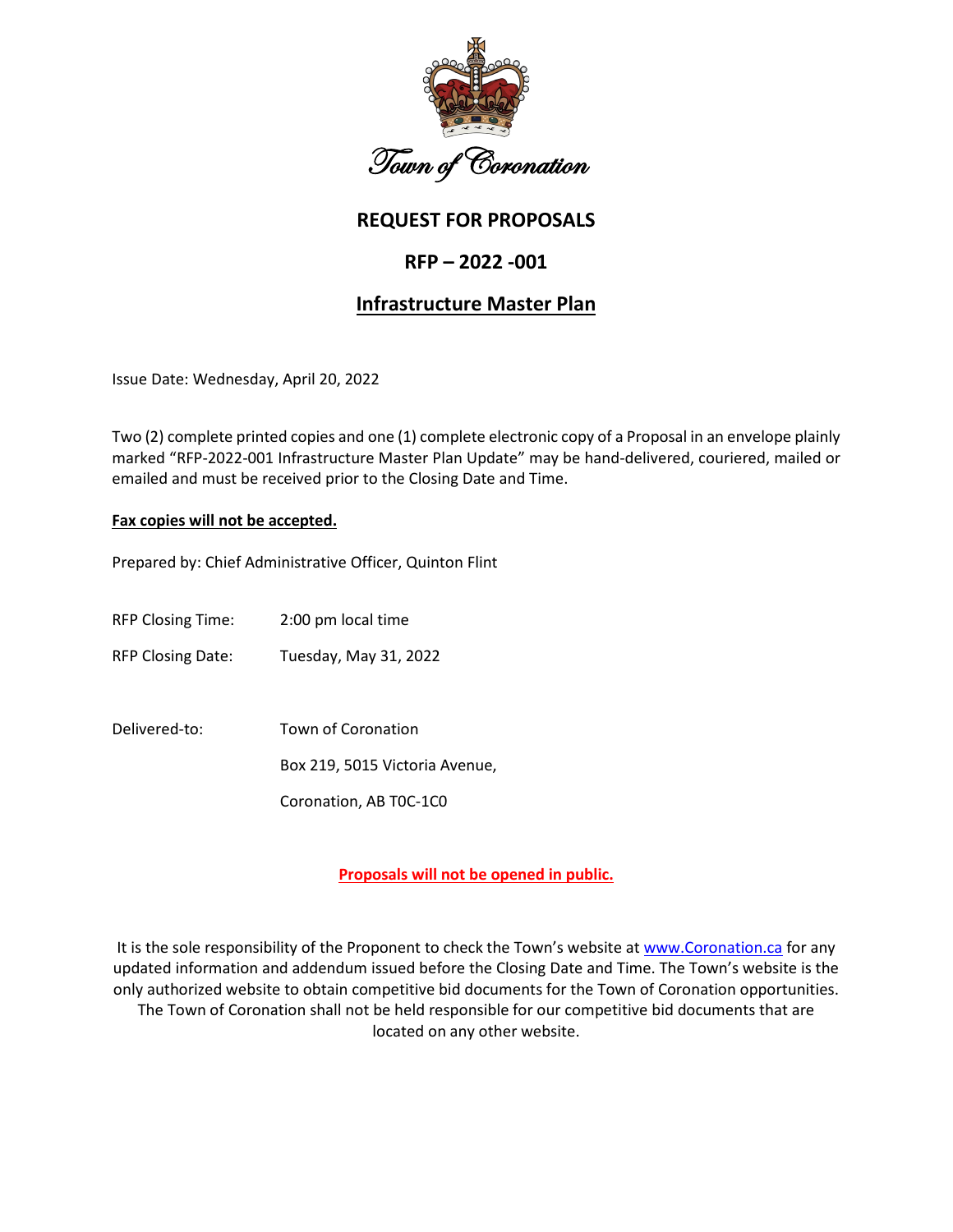| $\mathbf{1}$   |  |
|----------------|--|
| $\overline{2}$ |  |
| 3              |  |
| $\overline{4}$ |  |
| 5              |  |
| 6              |  |
| $\overline{7}$ |  |
| 8              |  |
| 9              |  |
| 10             |  |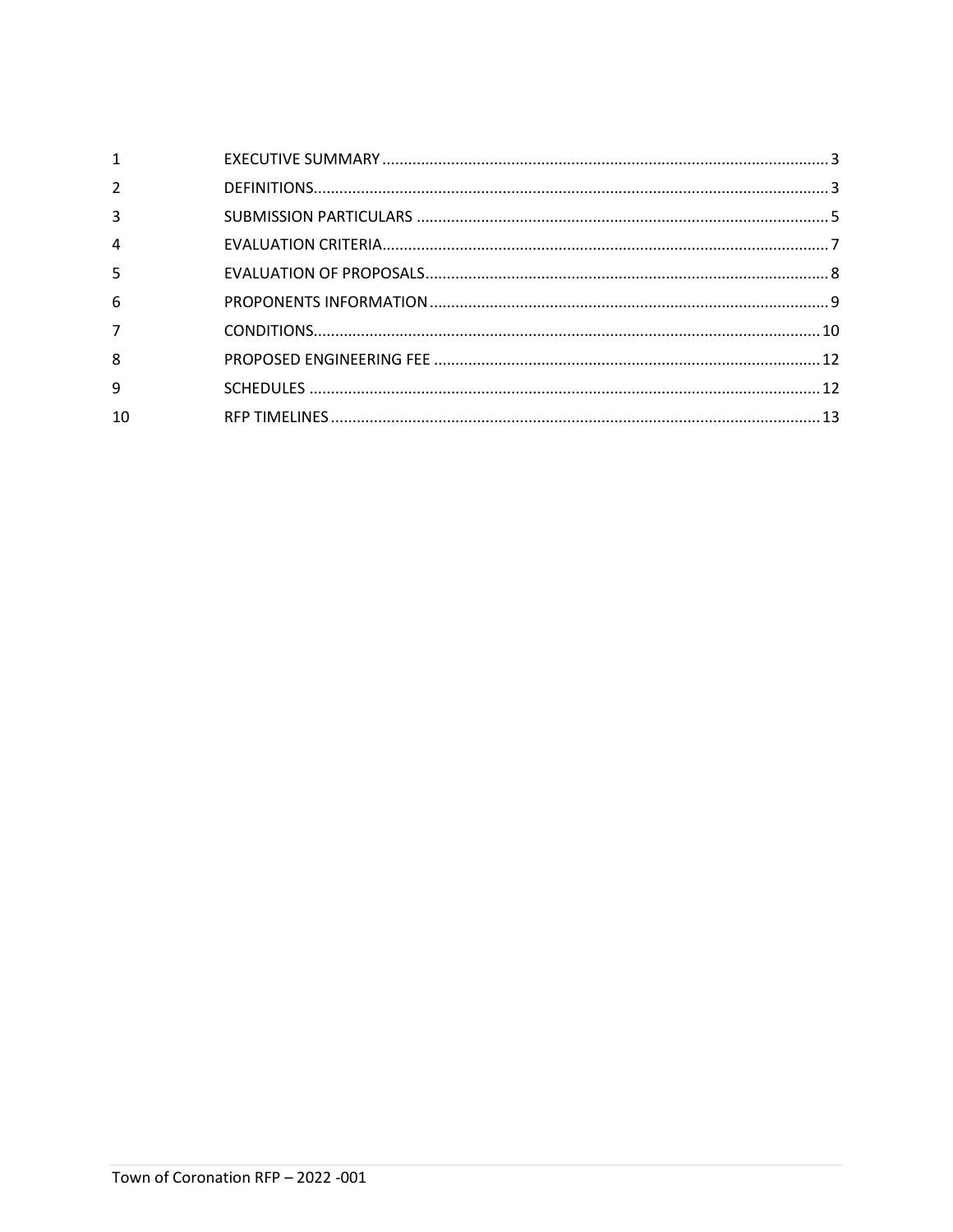# <span id="page-2-0"></span>1 EXECUTIVE SUMMARY

### 1.1 Infrastructure Master Plan (IMP)

An infrastructure Master Plan (IMP) is a very useful tool that can be used by the municipality to deal with the infrastructure that is nearing the end of life or becoming problematic. The other is if the infrastructure isn't sufficient for the higher demands of growth. O simply is it not meeting the stricter standardized regulatory codes.

### 1.2 Introduction

The Town of Coronation is seeking proposals from qualified individuals or firms to review and update the 2010 Infrastructure Master Plan. To be considered for this project, proponents must propose an appropriate team of planners and engineers, present a methodology for completing the work, and demonstrate suitable knowledge and relevant historical experience. This Request for Proposal (RFP) describes the services sought by the Town of Coronation, the Proposal requirements, and sets out the Town's RFP process, evaluation and selection process.

### 1.3 Approach

The scope of work for this Master Plan will include the following;

Full review of the previous Infrastructure Master Plan and any other related infrastructure documentation.

- a) Identify major servicing constraints in the IMP
- b) Assessment of the existing water distribution, sanitary system and roads including sidewalks and curbs, and gutters.
- c) Provide GIS data and findings in digital formatting compatible with ArcMap.
- d) Provide a Project Priority List for each category identified water, sanitary system, roads including sidewalks, curbs and gutters.

# <span id="page-2-1"></span>2 DEFINITIONS

- 2.1
- a. "Best Value" means the highest total ranked score of evaluation criteria and closest alignment with project goals as determined by the Town.
- b. "Closing Date and Time" means Tuesday, May 31, 2022at 2:00 p.m. (PT).
- c. "CAO" means the Chief Administrative Officer of the Town of Coronation.
- d. "Contract" means a written agreement between the Town of Coronation and the Successful Proponent resulting from this RFP.
- e. "Contractor" means the Successful Proponent who is a party to the Contract.
- f. "Town " means the Town of Coronation.
- g. "must", "mandatory", or "required" means a requirement that must be met in order for a Proposal to receive consideration.
- h. "Project" means the Infrastructure Master Plan Update.
- i. "Project Manager" means the Manager of Utilities.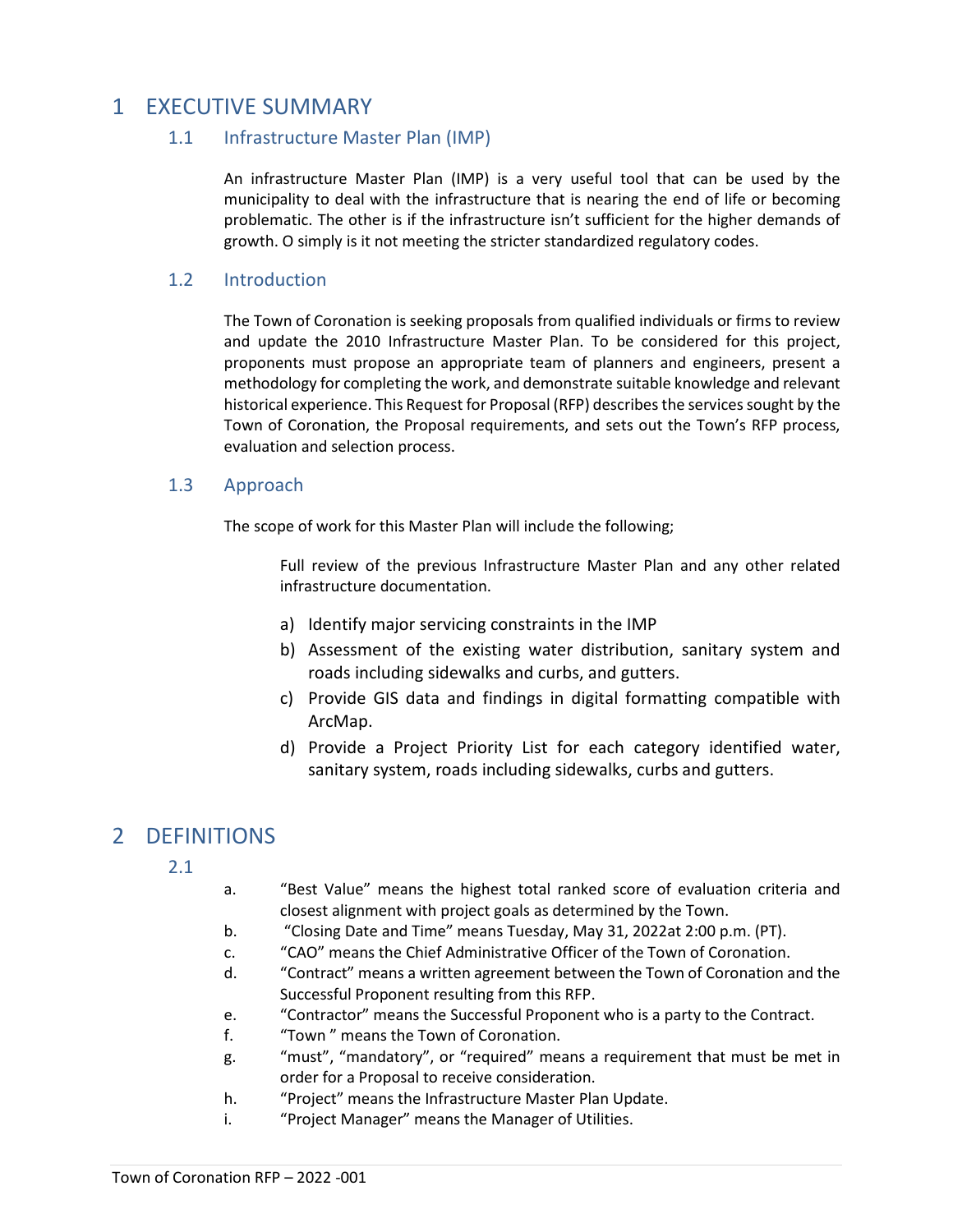- j. "Project Office" means Town of Coronation
- k. "Proponent" means a party submitting a Proposal to this RFP.
- l. "Proposal" shall mean the Proponent's submission to the RFP.
- m. "Proposal Review Committee" means the team of qualified staff appointed by the CAO to review and assess Proposals.
- n. "Request for Proposal" or "RFP" includes the documents listed in the index and any modifications thereof or additions thereto incorporated by addenda before the Closing Date and Time.
- o. "should" or "desirable" means a requirement having a significant degree of importance to the objectives of the RFP.
- p. "Subcontractor" means an individual or firm engaged by a Contractor to provide services related to the Contract.
- q. "Successful Proponent" means the Proponent submitting the RFP with the Best Value as determined by the Town. RFP – Town of Coronation RFP-2018-07
- r. "Work" or "Services" means the tasks and deliverables the Successful Proponent agrees to provide in the Contract. SCOPE OF WORK

#### 1.1 Budget

Include a rate proposal, with a FIRM upset budget limit for the Infrastructure Master Plan. The budget must be broken down into schedules or proponents.

#### 2.2 IMP Budget

The Town of Coronation has a fixed budget to undertake the Work described in this RFP. The Town of Coronation reserves the right to delete any item, or number of items of the scope of work, or this RFP in its entirety should the Total Proposed Price or The fee exceeds the budget amount.

## 2.3 Primary function

Work with the Town of Coronation staff and in cooperation with the administration to update the Infrastructure Master Plan. It is expected that upon reward of this project, the Proponent will be able to begin this project immediately for all plans/components/deliverables required for the completion of the project. All deliverables must be completed no later than Click or tap to enter a date.

#### 2.4 Responsibilities

The Scope of Work shall consist of the supply of all equipment, Labour, and materials required for the development of the IMP, including the following:

- A comprehensive summary of infrastructure issues that the Town is expecting to face in the short term, medium and long term.
- Summary of current infrastructure systems and documentation
	- Review infrastructure assessments in the following key areas o Water Distribution
		- o Sanitary sewer collection and treatment
		- o Roads, including gutter and sidewalks
		- o Drainage
- Aspects of infrastructure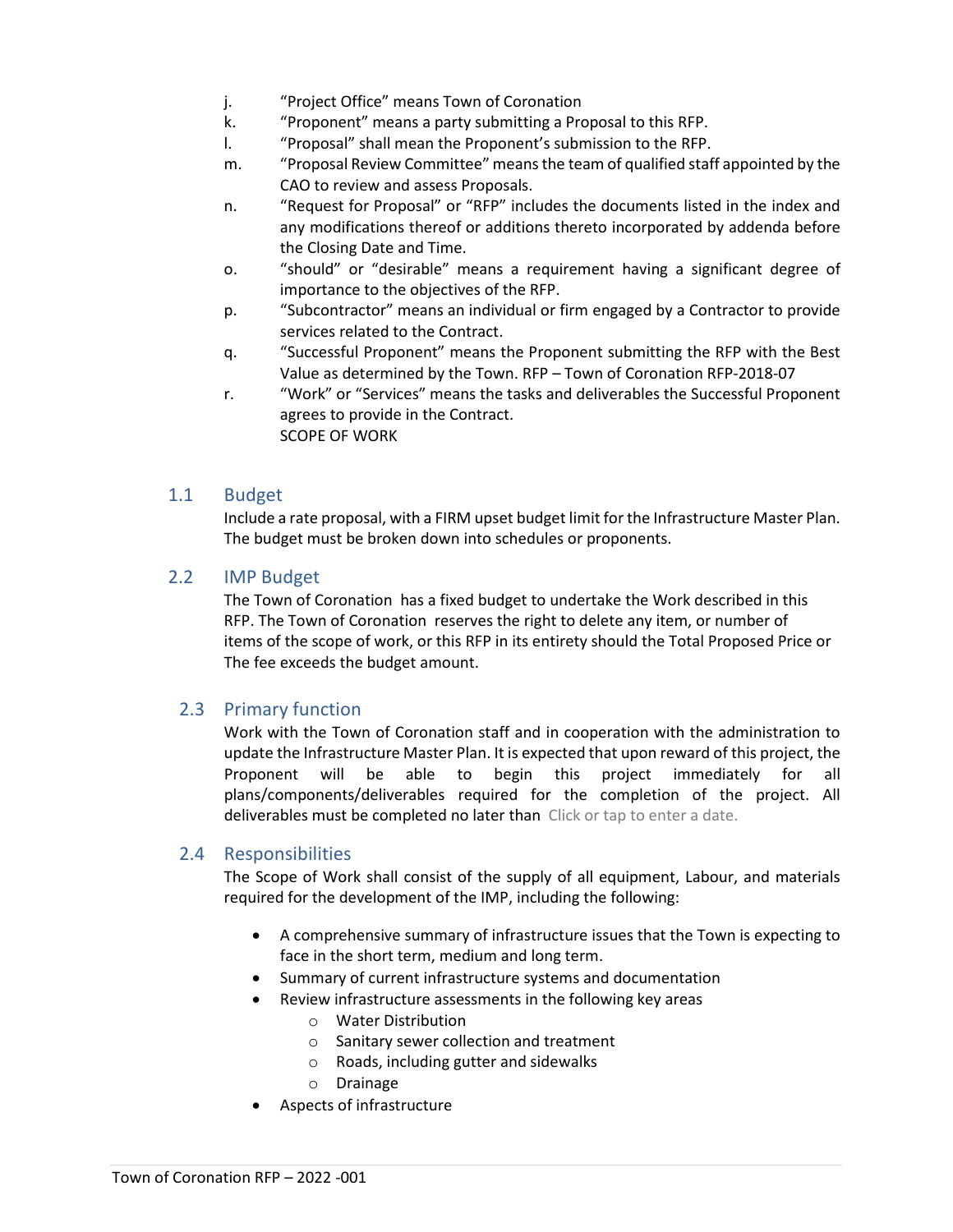- o Physical condition, expected service life
- o Capacity limitations, current pending
- o Recommended repairs or upgrades or replacement (water, sewer, roads, sidewalks)
	- **GIS Mapping**
	- Size, depth
	- **Location identification**
- o Consideration of expansion for future growth
- o Associated repair and or expansion costs, and product types.
- o Develop Capital works Program, providing priorities, and expenditures schedule.
	- Provide a twenty-year plan identifying prioritized capital improvements, with consideration to system deficiencies, longterm upgrade requirements, budget and spending realities, and future development requirements.
		- It would be required to be broken down into highest priority to lowest, by immediate attention then incremented into 2-to-3-year increments, up to 20 years.
	- Include recommendations for studies that need to be acquired to identify preferred upgrading options for short-term capital improvements.
- The outcome should provide a clear definitive capital projects list for the expenditure of capital projects, which allows the municipality to maximize the organization's capital budget and reserves.

# <span id="page-4-0"></span>3 SUBMISSION PARTICULARS

#### 3.1 Submission of Proposal

- a) The Proponent shall submit by Email (PDF format to quintonf@town.Coronation .ab.ca) and three (3) hard copies of its Proposal with all accompanying schedules, appendices or addenda in a sealed envelope or package marked with the Proponent's name and the location shown on the title page of this RFP, use "Proposed Label".
- b) Proposals received after the Closing Time or in locations other than the address indicated, may not be accepted and may be returned. The Town may elect to extend the Closing Time.
- c) Amendments to a proposal may be submitted if delivered by Email and in writing prior to the Closing Time in a sealed envelope or package, marked with the Proponent's name and the RFP title.
- d) Proposals may be withdrawn by written notice only, provided such notice is received at the administration office of the Town prior to Closing Time.
- e) All costs associated with the preparation and submission of the Proposal, including any costs incurred by the Proponent after the Closing Time, will be borne solely by the Proponent.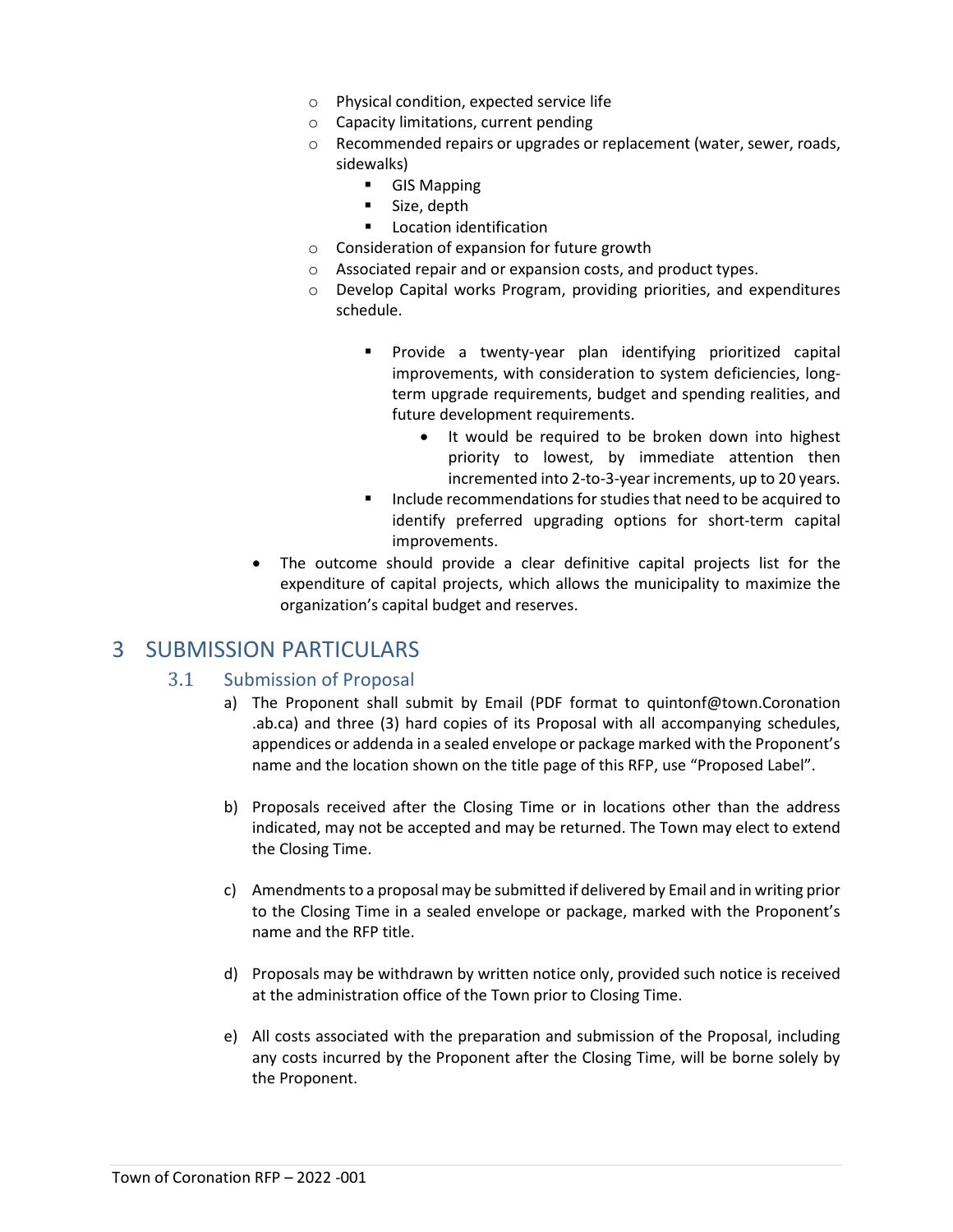### 3.2 Sealed Proposals

Sealed Proposals must be clearly marked with the RFP name and number as provided on the cover page and page headings of this RFP and submitted to the Contact Person as specified prior to the Closing Time specified above. Please see Section RFP Closing date on the front page and sections 4, 5 and 6 for additional submission process rules.

#### 3.3 Late Proposals

Proposals will be marked with their receipt time at the Closing Location. Only complete Proposals received and marked before the Closing Time will be considered to have been received on time. Proposals received late will be marked late and returned to the sender unopened. In case of a dispute, the proposal receipt time as recorded by the Town at the Closing Location will prevail whether accurate or not.

#### 3.4 Completeness of Proposal

By submitting a Proposal, the Proponent warrants that, if the RFP is to design, create or provide a system or manage a program, all components required to run the system or manage the Program have been identified in the Proposal or will be provided by the Contractor.

#### 3.5 Opening of Proposals

There will be no public opening for this RFP. Proposals may be opened by the Coronation Staff at any time after the Closing Time deadline. All Proposals satisfying the requirements of this Request for Proposals will be evaluated to establish which of the offerors best fulfills the needs of the Coronation and this project. The findings and the results will be shared with the Town Council as required.

## 3.6 Electronic Submissions

For email proposal submissions, including any notices of amendment or withdrawal referred to in this request, the subject line of the Email and any attachment should be clearly marked with the name of

the Proponent, the RFP number and the project or program title.

The Town of Coronation strongly encourages Proponents to use electronic submissions to submit proposals with sufficient time to complete the upload and transmission of the complete Proposal and any attachments before Closing Time.

The Proponent bears all risks associated with delivering its Proposal by electronic submission, including but not limited to delays in transmission between the Proponent's computer and the Town of Coronation Electronic Mail System or alternative bidding system identified by the municipality.

While the Town of Coronation may allow for email proposal submissions, the Proponent acknowledges that email transmissions are inherently unreliable. The Proponent is solely responsible for ensuring that its complete email proposal submission and all attachments have been received before closing time. If the Town of Coronation electronic mail system rejects an email proposal submission for any reason, and the Proponent does not resubmit its Proposal by the same or other permitted submission methods before closing time, the Proponent will not be permitted to resubmit its Proposal after closing time. The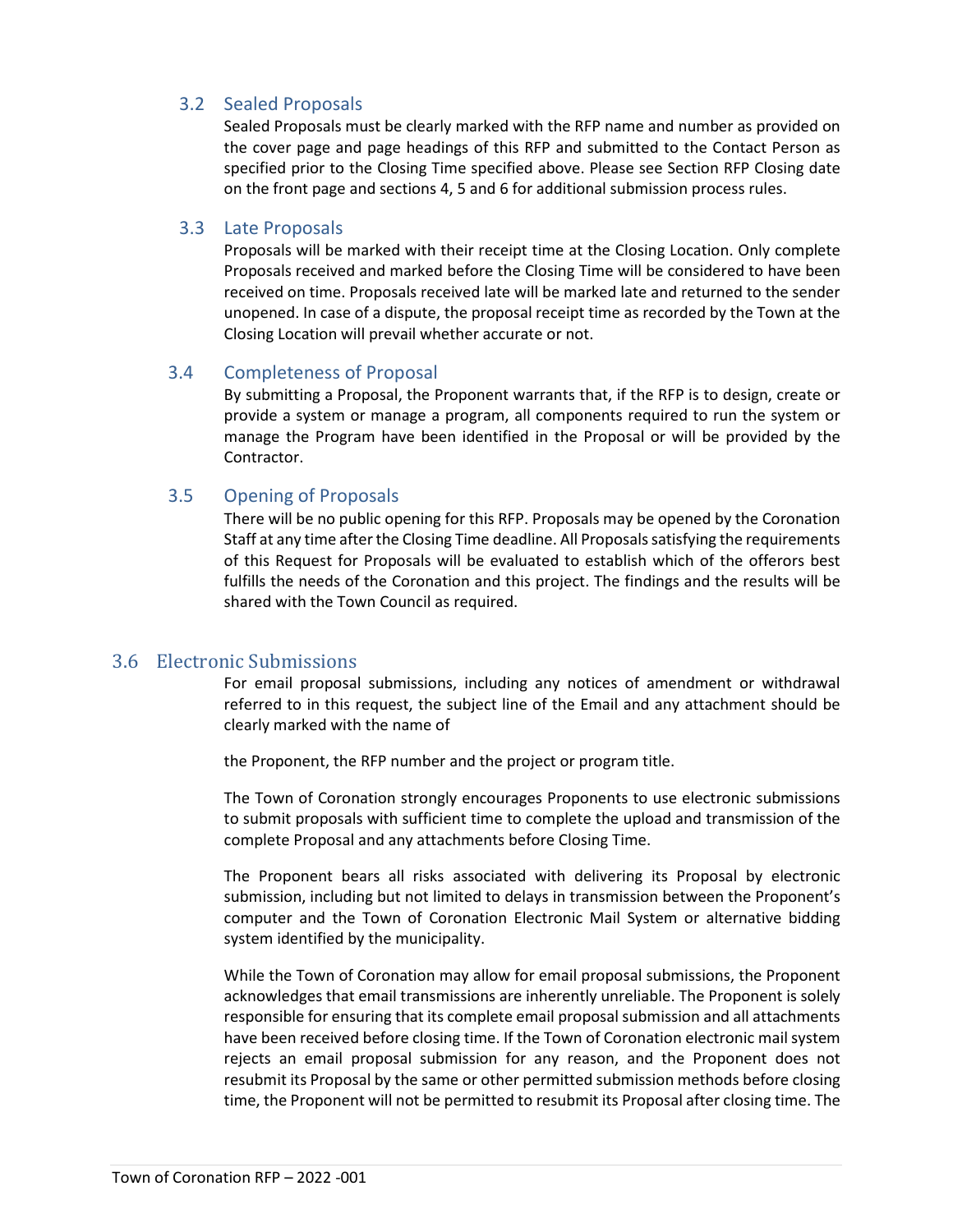Proponent is strongly advised to contact the Town of coronation contact immediately to arrange for an alternative submission method if:

- The Proponent's email proposal submission is rejected by the Town of coronation electronic mail system; or
- The Proponent does not receive an automated response email from the Town of coronation confirming receipt of the Email and all attachments within a half-hour of the time the email proposal submission was sent by the Proponent.

An alternate submission method may be made available, at the Town of Coronation's discretion, commencing one-half hour before the closing time, and it is the Proponent's sole responsibility for ensuring that a complete proposal (and all attachments) are submitted using an approved alternate submission method is received by the Town of coronation before the closing time. The Town of Coronation makes no guarantee that an alternative submission method will be available or that the method available will ensure that a Proponent's Proposal is received before Closing Time

# <span id="page-6-0"></span>4 EVALUATION CRITERIA

## 4.1 Agreement Requirements

- a) The successful Proponent will enter into a contractual agreement (in the form of a Services Agreement) with the Town within fifteen (15) days after delivery of the Agreement to the successful Proponent by the Town.
- b) If the successful Proponent fails to execute and return the Agreement to the Town within fifteen (15) days, the Town may cease all discussions and have no obligation to the Proponent, and may, if it chooses to do so, award the Agreement to another Proponent, all without affecting any claim which the Town may have against the Proponent as a result thereof.
- c) The Request for Proposals and the completed Proposal Form(s), including the Price Quotation and proposed Service Schedule of the Successful Proponent, will become Schedules of the Services Agreement.
- d) The Services Agreement will be for a negotiated term with the Town and, at the Town's discretion, for an additional term if required.
- e) The Services Agreement will include, but may not be limited to the following:
	- a. the start-up date identified by the Proponent in the Proposal and accepted by the Town;
	- b. the Proponent will be expected to perform/investigate current conditions and update the Infrastructure Master Plan for a minimum of 8 hours per week, subject to the provision that the Town will have the ability to amend the operation of the service for the following purposes:
		- i. to revise schedules; and
		- ii. to operate evening or weekend service;
	- c. which shall be in place of, or in addition to, the hours indicated within the successful Proponent's proposed schedule.
- f) The Town will provide the successful Proponent with registration forms, brochures and other Town-generated documents.
- g) The successful Proponent must provide the Town with a certificate from Workers Compensation acknowledging Workers Compensation coverage for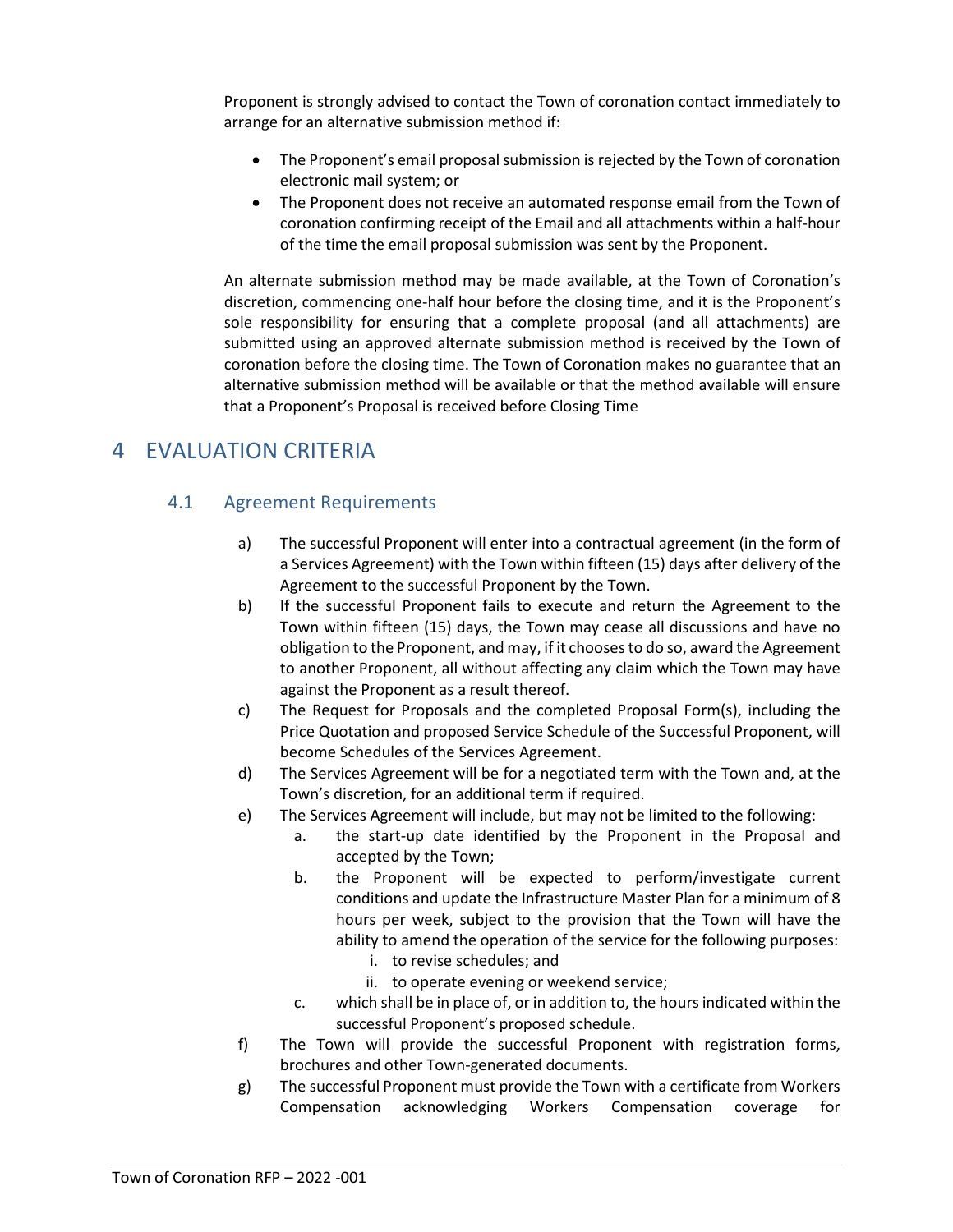himself/herself and his/her employees and a copy of his/her liability insurance with respect to his/her vehicle(s), including but not limited to recreational vehicles on-site and maintenance equipment used for surveying or other related activities.

h) The successful Proponent may be required to have a valid Town of Coronation Business License, as well as any necessary Development and/or Building Permits, prior to Agreement execution.

# <span id="page-7-0"></span>5 EVALUATION OF PROPOSALS

- a) Proposals will be evaluated on the basis of the overall best value to the Town based on quality, service, price, and any other criteria set out herein, including, but not limited to:
- b) the Proponent's ability to meet the requirements, qualifications and competencies set out herein;
	- i. the Proponent's ability to deliver the services when and where required;
	- ii. financial offer;
	- iii. The Proponent's business and technical reputation and capabilities, experience and, where applicable, the experience of its personnel, financial stability, track record, and references of current and former customers;
	- iv. quality of Proposal; and
- c) any other criteria set out in the RFP or otherwise reasonably considered relevant.
- d) The Town may elect to shortlist some of the Proponents and may require shortlisted Proponents to provide additional information or details, including making a presentation, supplying samples, demonstrations, and/or additional technical literature.
- e) The Town may elect to enter into negotiations with the Proponent or with any other Proponents concurrently. In no event will the Town be required to offer any modified terms to any Proponent prior to entering into an agreement, and the Town will not be liable to any Proponent as a result of such negotiations.
- f) All sub-contractors of the Proponent will be subject to the same evaluation process. It is the responsibility of the Proponent to guarantee that all its subcontractors will comply with all the requirements and terms and conditions set out herein.
- g) Proponents are required to be in Good Standing with The Association of Professional Engineers and Geoscientists of Alberta (APEGA)

## 5.1 Evaluation Breakdown

Submissions will be evaluated by Town Staff. Each section of the submission will be scored from 0 (not responsive) to 10 (fully meets the requirements) based upon a weighted scale as indicated below. The Town might require a presentation/oral interview of the Proponents. If some of the required information was submitted by Consultants under the other phases; for the purpose of this RFP, consultants are required to resubmit the required information.

All findings and scale ratings will be presented to the council in a closed session of the council, and the awarded Proponent will be notified by telephone or by written letter.

The Proposals shall be reviewed by the Town Staff on the basis of the following criteria and associated weightings. Proposals will be assessed in accordance with the entire requirement of the RFP, including mandatory and weighted criteria.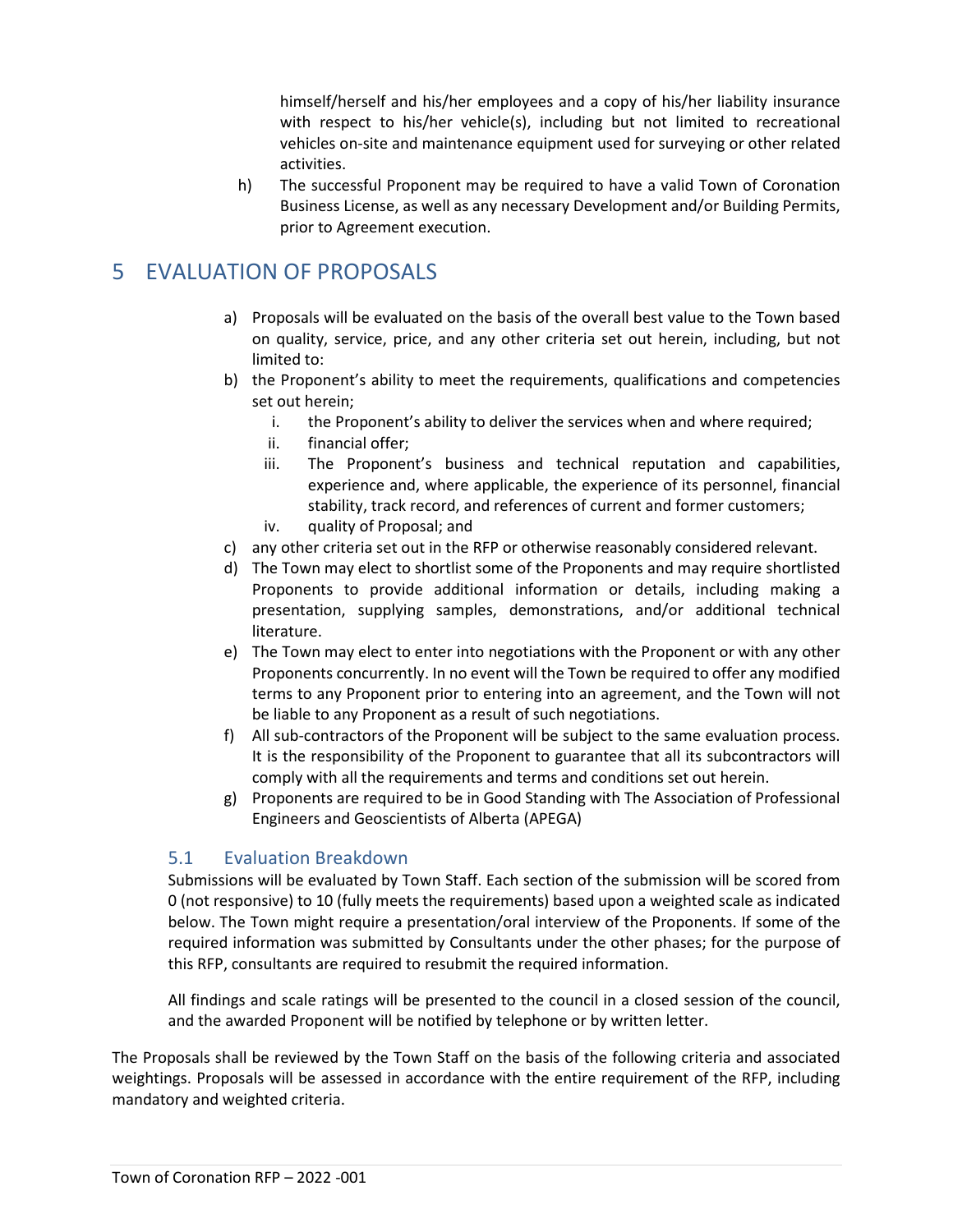| <b>Categories</b>                                        | <b>Weight Factor</b> |
|----------------------------------------------------------|----------------------|
| Corporate Profile & Experience                           | 10                   |
| Team Expertise, Qualifications, Experience, & References | 15                   |
| The Work Plan or Proposed Methodology/ Schedule          | 30                   |
| Safety                                                   | 25                   |
| Price                                                    | 20                   |
| <b>Total Points</b>                                      | 100                  |

| 5       | Exceeds Expectations. Proponent clearly understands the requirement. Excellent<br>probability of success.                   |
|---------|-----------------------------------------------------------------------------------------------------------------------------|
|         | <b>Very Good. Substantial applicability</b>                                                                                 |
| $2 - 3$ | Good. Meets expectations. Proponent demonstrates a good understanding of the<br>requirements. Good probability of success.  |
|         | Fair. Somewhat meets expectations. Minor weakness and/or deficiencies. Fair<br>probability of success                       |
| 0       | Low. Non-compliant. Response indicates a complete misunderstanding of the<br>requirements. Very low probability of success. |

#### **By submitting a Proposal in response to this RFP, Proponents agree to accept the decision of the Town's evaluation as final.**

Other considerations are:

Proposals will be evaluated for their adherence to, interpretation of and response to the issues as set out in this document. The following established criteria will be used:

- a) Proponent organization and strength;
- b) expertise and experience related to similar or related services;
- c) presentation of proposed methodologies and processes to achieve goals;
- d) clear identification of services included including service rates;
- e) identification of major issues, challenges and risks associated with the deliverables;
- a) demonstrated budget breakdowns for time and effort for each deliverable;
- b) consultant's innovation in its approach to the service, including any recommended alternatives, efficiencies and originality;
- c) proposal conveys the Proponent's intent in a clear and concise manner; and

co-ordination of work with the Town

# <span id="page-8-0"></span>6 PROPONENTS INFORMATION

#### 6.1 Firm Capability and Capacity

Of particular importance is the relevant experience of the firm and its sub-consultants. The successful completion of similar projects in other locations will receive a favorable evaluation. It is essential that the employees who have this experience be assigned to the project. The submission should provide the assurance that the qualified personnel will be continuously available. This requirement will apply to all sub-consultants as well as to the principal firm. It is also essential that the submission demonstrate the ability of the firm to develop and maintain the project budget and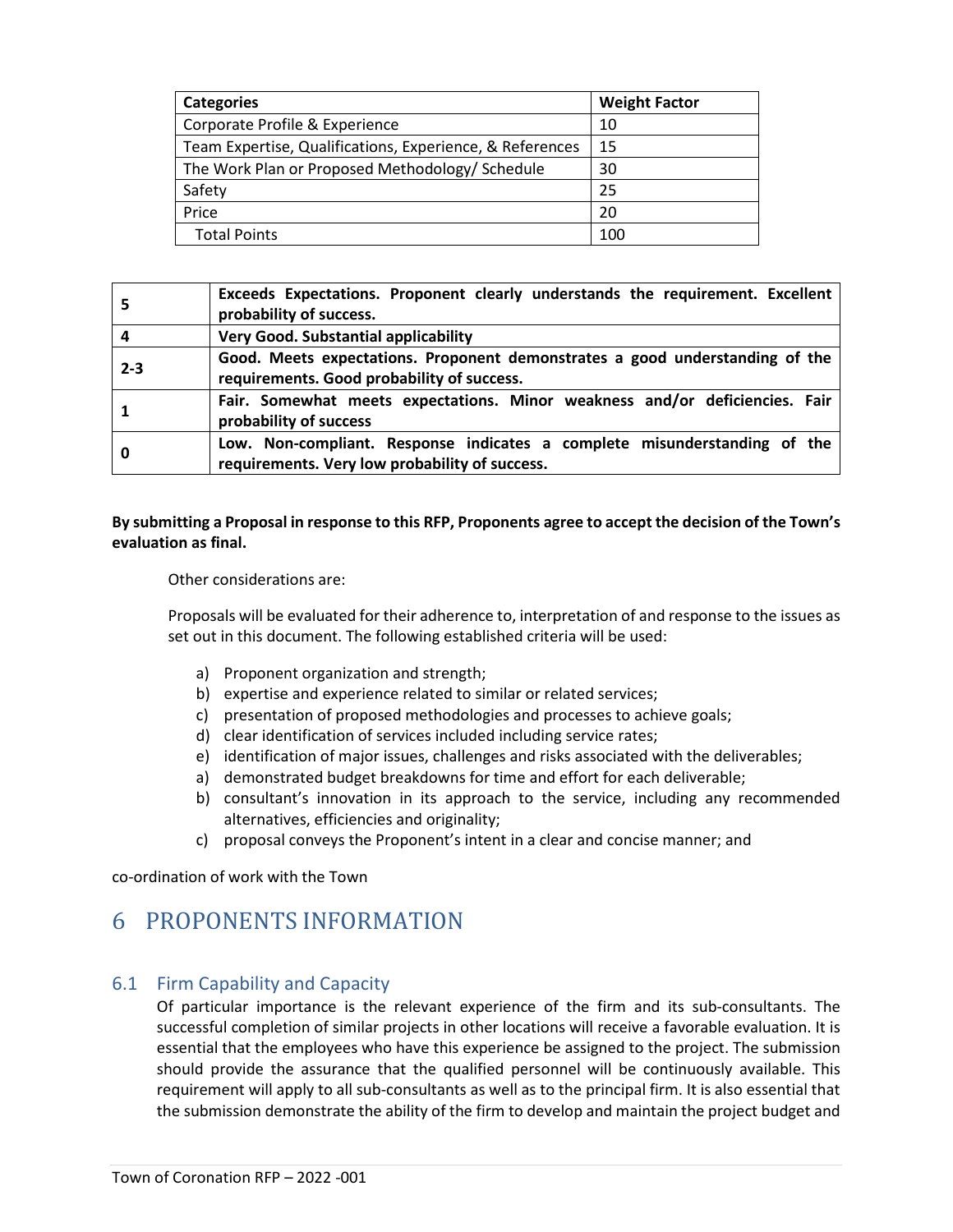schedule. Specific management procedures in these areas should be described. The firm's quality control and quality assurance program should be described, and its successful use on other projects documented.

#### 6.2 Staff Qualifications

Each key member of the project team must be identified and their qualifications described. The specific assignment of each key staff member must be identified. The qualifications of the project manager should be highlighted. The description of the project manager should identify major projects completed, unique or innovative accomplishments, the time commitment and availability through completion of the project, and the office location from which they will work. Similar information should be provided for key discipline leaders. The manner in which the team will be managed in a cohesive manner to complete the work should be summarized. The ability of the consultant staff to work together with Stakeholders and Town staff should be demonstrated.

#### 6.3 Project Understanding and Approach

The submission must demonstrate a thorough understanding of the nature and scope of the project. Major issues and tasks should be thoroughly described. The Scope of Work contained in this RFP provides the general direction for the work. The submission should elaborate on this information and provide a detailed description of the manner in which the work will proceed. The use of innovative techniques based on experience on other projects should be included. The evaluation will also consider the manner in which the following items are described: identification of special problems that may be encountered; relationships and relative importance of the project issues; approaches for dealing with all issues and tasks; priorities among the various tasks; and realistic timing and scheduling.

#### 6.4 Availability/Location of Key Staff

Consideration will be given to the availability of key staff at strategic times during the work. Factors to be evaluated include the convenience of location and communication between Town staff and the Consultant's team and the availability of the Consultant's staff for agency coordination activities and public meetings.

#### 6.5 Personnel Hours and Hourly Rates

A fee or cost Submission to complete the proposed tasks must be provided. This fee/cost Submission will include hourly billing rates for each professional title, distribution of hours by task, and reimbursable direct expenses. Overhead rates should be shown. Unit costs for providing staff support to public meetings should be described.

## 6.6 Quality of Submission, Experience in Related Projects, Ability to Meet Project **Schedule**

The Consultant must show how their submission represents the best value for the Town.

# <span id="page-9-0"></span>7 CONDITIONS

#### 7.1 Conflict of Interest

By submitting a Proposal, the Proponent warrants that neither it nor any of its officers or directors, or any employee with authority to bind the Proponent, has any financial or personal relationship or affiliation with any elected official or employee of the Town or their immediate families which might in any way be seen by the municipalities to create a conflict.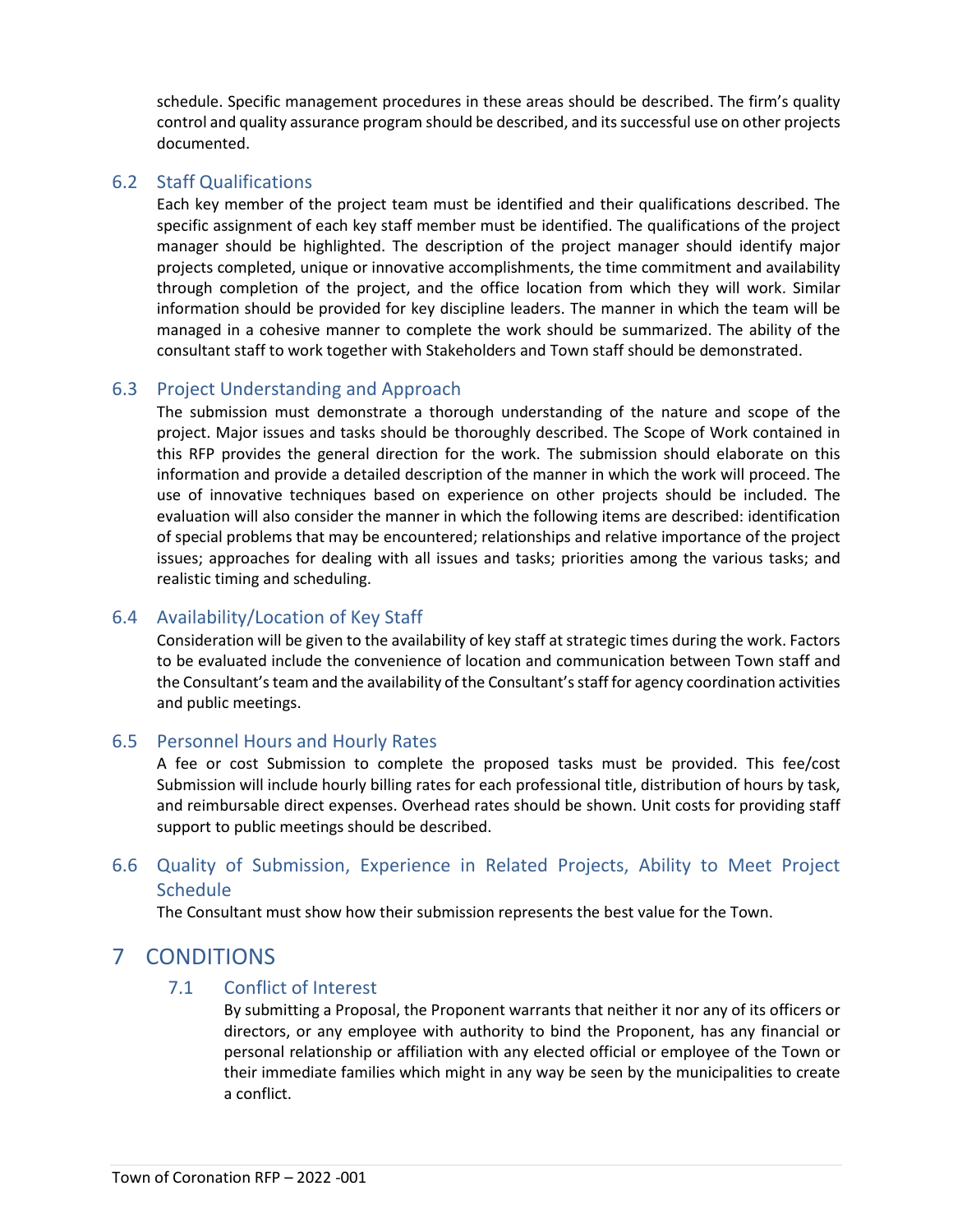Proponents must ensure that they are not in a position that may be perceived as a conflict of interest.

### 7.2 Confidentiality

Proponents are advised that parts or all of their Proposals may be subject to the provisions of Alberta's Freedom of Information and Protection of Privacy Act. Proponents who wish to ensure that particular parts of their Proposal are protected from disclosure under this Act should specifically identify any information or records provided with their Proposals that constitute trade secrets, that are supplied in confidence and the release of which could significantly harm their competitive position. Proponents are responsible to review the Freedom of Information and Protection of Privacy Act for further information. While the Act offers some protection for third-party business interests, the Town cannot guarantee that any confidential information provided in a Proposal shall be held in confidence if a request for access is made under the Act.

# 7.3 Municipal Conditions

All proposals and other records submitted to the Town of Coronation in relation to the RFP become the property of the Town of Coronation and, subject to the provisions of the Freedom of Information and Protection of Privacy Act and the RFP, will be held in confidence. This document is subject to copyright and may be used, reproduced, modified and distributed to the extent necessary for the Proponent to prepare and submit a proposal.

## 7.4 Limitations of Damages

By submitting a proposal, the Proponent agrees that it will not claim damages, for whatever reason, relating to the Contractor in respect of the competitive process, in excess of an amount equivalent to the reasonable costs incurred by the Proponent in preparing its Proposal and the Proponent, by submitting a proposal, waives any claim for loss of profits if no Contract is made with the Proponent.

## 7.5 Liability of Errors

While the Town of Coronation has used considerable efforts to ensure the information in the RFP is accurate, the information contained in the RFP is supplied solely as a guideline for Proponents. The information is not guaranteed or warranted to be accurate by the Town of Coronation, nor is it necessarily comprehensive or exhaustive. Nothing in the RFP is intended to relieve Proponents from forming their own opinions and conclusions with respect to the matters addressed in the RFP.

## 7.6 No Commitment to Award

The RFP should not be construed as an agreement to purchase goods or services. The lowest-priced or any proposal will not necessarily be accepted. The RFP does not commit the Town of Coronation in any way to award any contract.

## 7.7 No Implied Approvals

Neither acceptance of a proposal nor execution of a Contract will constitute approval of any activity or development contemplated in any proposal that requires an approval, permit or license pursuant to any federal, provincial, regional district or municipal statute, regulation or by-law.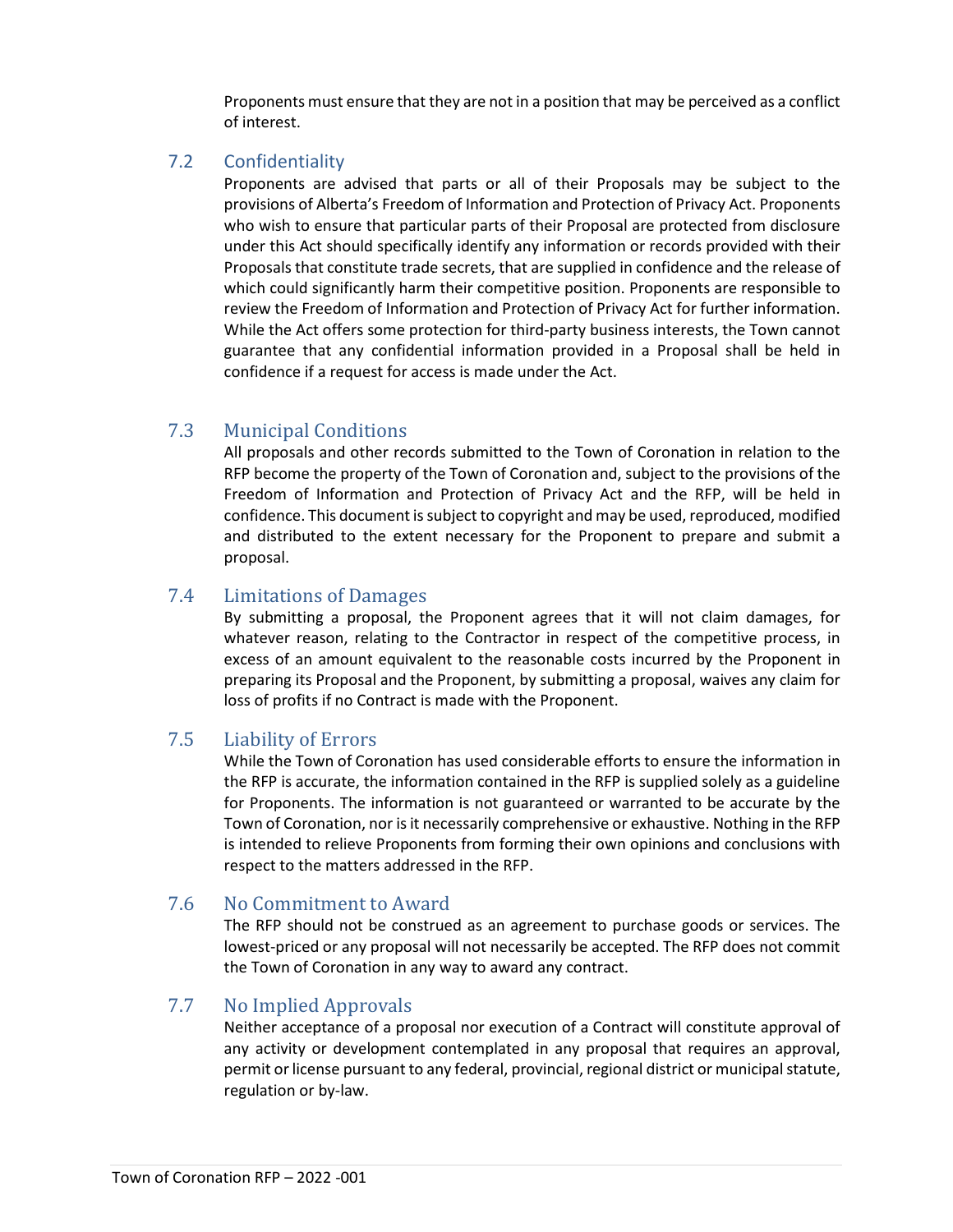# 7.8 Legal Entities

The Town of Coronation reserves the right in its sole discretion to:

- disqualify a proposal if the Town of Coronation is not satisfied that the Proponent is clearly identified;
- prior to entering into a contract with a proponent, request that the Proponent provide confirmation of the Proponent's legal status (or in the case of a sole proprietorship, the Proponent's legal name and identification) and certification in a form satisfactory to the Town of Coronation that the Proponent has the power and capacity to enter into the Contract; and
- not to enter into a contract with a proponent of the Proponent cannot satisfy the Town of Coronation that it is the same legal entity that submitted the Proponent's Proposal.

# <span id="page-11-0"></span>8 PROPOSED ENGINEERING FEE

The Town reserves the right to not accept the lowest cost proposal or Engineering Fee Proposal and reject the lowest cost proposal or Engineering Fee Proposal.

# <span id="page-11-1"></span>9 SCHEDULES

- 9.1 The following schedules are to be included in the Contract:
	- Schedule 1 (Services)
		- o Water Distribution Network/Master Plan
			- o Sanitary Sewer Master Plan
			- o Integrated Storm Water Management Plan
			- Road, gutters, curbs and sidewalks Management Plan
	- Schedule 2 (Fees)
	- Proponent is to provide, at minimum, costs to deliver each of the items outlined in Schedule A. Fees and disbursements will be billed at rates shown in the Proposal.
		- o GST shall not be included in the Contract Fee. GST will be added to the Contract Fee at the time of payment by the Town. All other applicable taxes are to be included in the Contract Fee.
		- o Proposals should include a budget as well as a rate per hour for additional consulting upon request. Proposals should
		- o include a budget that identifies expenses associated with the Proposal, including, but not limited to, consulting, reporting, presentations, community and stakeholder consultation, travel and ancillary expenses.
	- The successful Proponent shall not exceed the amount shown in their Proposal without prior, written approval from the
		- o Town of Coronation.
		- o Changes in scope requiring fees beyond the total fee as shown in the Proposal must be authorized by the Town of Coronation before additional work begins.
	- Schedule 3 (Privacy)
		- Schedule 4 (Service Area/System Maps)
			- o Water System
			- o Sanitary System
			- o Storm System